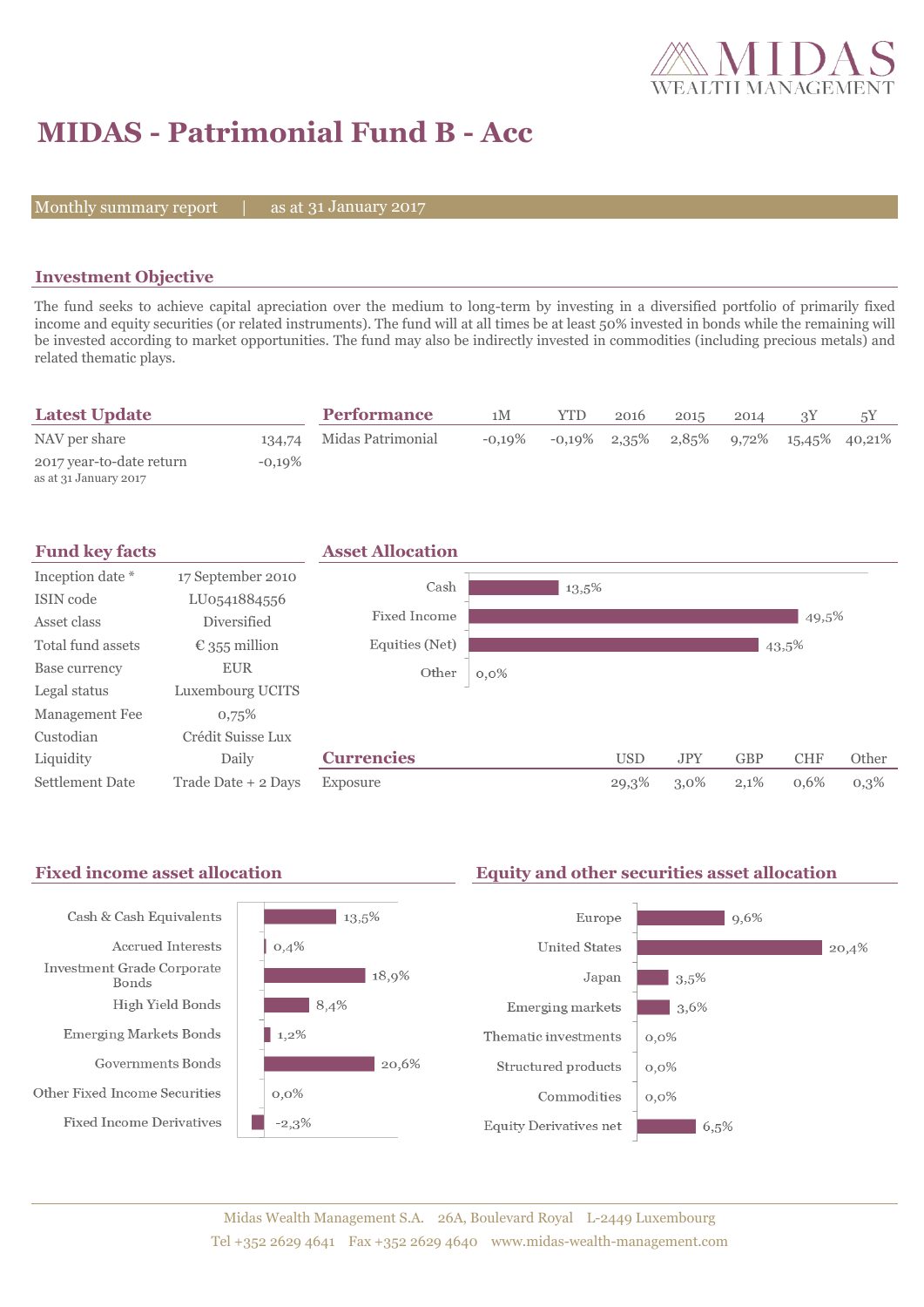

# **MIDAS - Patrimonial Fund B - Acc**

Monthly summary report | as at 31 January 2017

| Top 10 fixed income holdings         | YTM     | Weight<br>Rating |         | <b>Fixed income rating breakdown</b> |
|--------------------------------------|---------|------------------|---------|--------------------------------------|
| BTPS: BTPS 0.1 04/15/19              | 0,2%    | <b>BBB</b>       | $9,0\%$ |                                      |
| SPANISH GOV'T: SPGB 0 3/4 07/30/21   | $0,3\%$ | $BBB+$           | 8,0%    | $0,0\%$<br>AAA                       |
| AMPLIFON SPA: AMPIM 47/8 07/16/18    | 0,4%    | <b>NR</b>        | $0,9\%$ | 3,7%<br>AA                           |
| FRANCE O.A.T.I/L: FRTR 0.1 03/01/25  | $0.0\%$ | AA               | $0,9\%$ | 2,4%<br>А                            |
| FRANCE O.A.T.I/L: FRTR 0.1 03/01/21  | $-0,2%$ | AA               | 0,9%    | 55,4%<br><b>BBB</b>                  |
| PORTUGUESE OT'S : PGB 4.45 06/15/18  | $0.0\%$ | <b>NR</b>        | $0,9\%$ | <b>BB</b><br>8,8%                    |
| SPAIN I/L BOND : SPGBEI 0.3 11/30/21 | 0,4%    | $BBB+$           | $0,9\%$ | B<br>9,3%                            |
| ATOS: ATOFP 2 3/8 07/02/20           | 0,8%    | <b>NR</b>        | $0,9\%$ | CCC<br>0.5%                          |
| GAZPROMBANK: GPBRU 3.984 10/30/18    | $1,5\%$ | $BB+$            | $0,9\%$ | <b>NR</b><br>19,9%                   |
| HOCHTIEF AG : HOTGR 2 5/8 05/28/19   | 0,8%    | <b>NR</b>        | $0,9\%$ |                                      |

| Top 10 equity holdings           | Sector                        | Weight  | <b>Equity sector breakdown</b>        |                 |
|----------------------------------|-------------------------------|---------|---------------------------------------|-----------------|
| <b>BANK OF AMERICA CORP</b>      | Financials                    | $1,0\%$ | Consumer Discretionary                | 11,6%           |
| <b>WELLS FARGO &amp; CO</b>      | Financials                    | 0,8%    | Consumer Staples                      | 8,9%            |
| <b>CHECK POINT SOFTWARE TECH</b> | <b>Information Technology</b> | 0,7%    | Energy                                | 7,8%            |
| <b>JPMORGAN CHASE &amp; CO</b>   | Financials                    | 0,7%    | Financials                            | 18,6%           |
| ALPHABET INC-CLA                 | <b>Information Technology</b> | 0,6%    | Health Care                           | 12,7%           |
| LYONDELLBASELL INDU-CL A         | <b>Materials</b>              | 0,6%    | Information Technology<br>Industrials | 18.0%           |
| <b>RAYTHEON COMPANY</b>          | Industrials                   | 0,6%    | Materials                             | $9,6\%$<br>7,1% |
| NXP SEMICONDUCTORS NV            | <b>Information Technology</b> | 0,6%    | Telecommunication                     | $\Box$ 3.4%     |
| <b>FACEBOOK INC-A</b>            | <b>Information Technology</b> | 0,5%    | Utilities                             | $1,2\%$         |
| ABN AMRO GROUP NV-GDR W/I        | Financials                    | 0,5%    | Real Estate                           | 1,0%            |

# **Top 5 funds and other holdings**

| Amundi ETF TOPIX EUR Hedged                | $3.5\%$ |
|--------------------------------------------|---------|
| Nordea Stable Emerging Markets Equity Fund | 2,1%    |
| Robeco US Select Opportunities Equities    | 2,0%    |
| SG Cash Management (Codeis Securities) USD | 1.8%    |
| iShares MSCI Emerging Markets              | $1.5\%$ |